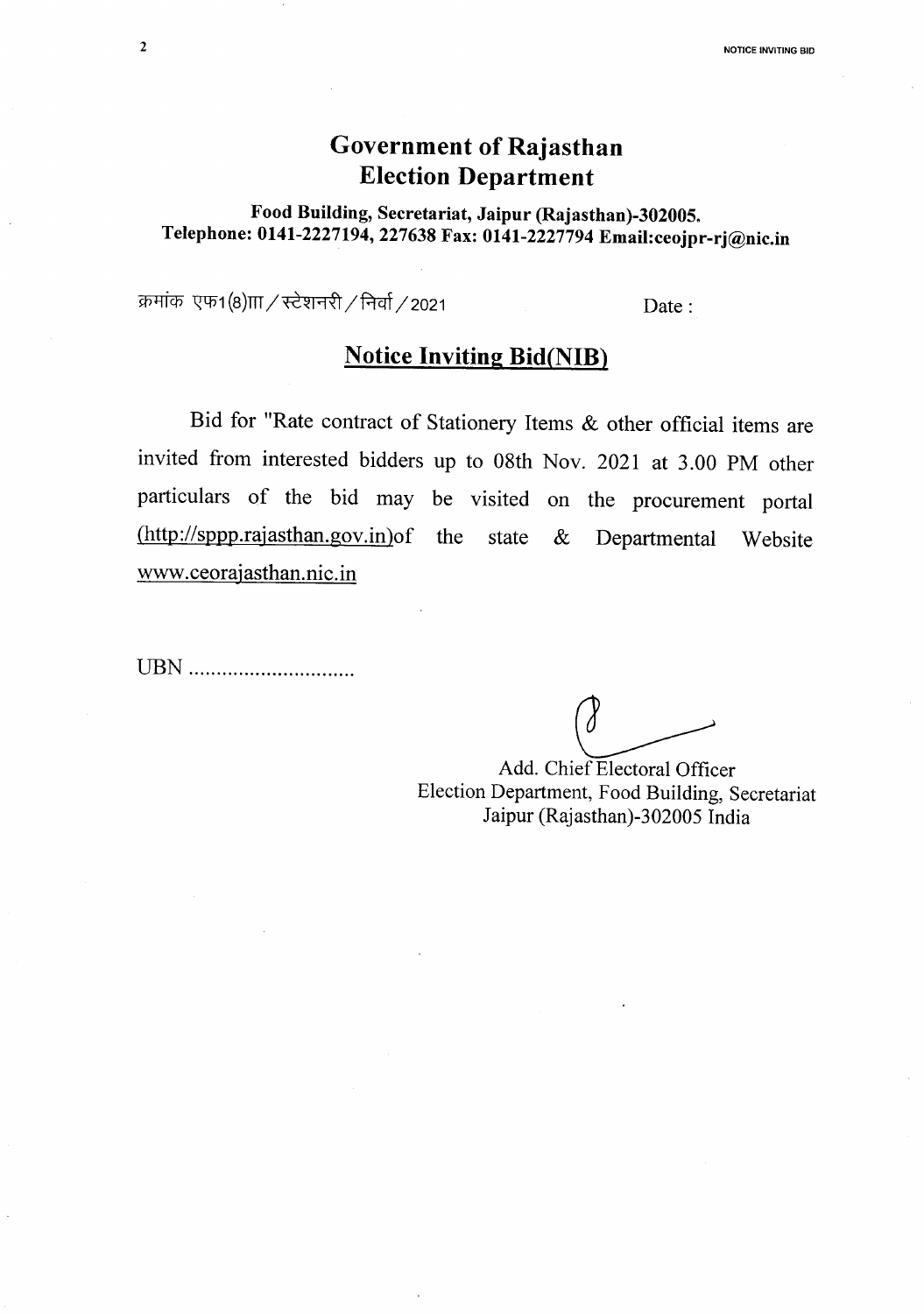

## **COMMERCIAL BID FORM FOR SUPPLY OF STATIONERY ITEMS I. List A of Stationery Items with specification, Make (if any)**

| S.N.             | Name of Item with specification, make (if Estimated<br>any)                       | Qty.<br>which is<br>to be<br>purchase | Rate offered per unit/Pkt./Bundle etc. |       |                                                            |
|------------------|-----------------------------------------------------------------------------------|---------------------------------------|----------------------------------------|-------|------------------------------------------------------------|
|                  |                                                                                   |                                       | Rate per<br>unit/Pkt./Bundle<br>etc.   | GST % | <b>Total Rate per</b><br>unit/Pkt./Bundle<br>etc. with GST |
| 1                | $\overline{2}$                                                                    | $\overline{\mathbf{3}}$               | 4                                      | 5     | 6                                                          |
| 1                | Borer (plastic handle))                                                           | 50                                    |                                        |       |                                                            |
| $\overline{2}$   | Paper weight Ordinary glass                                                       | 20                                    |                                        |       |                                                            |
| 3                | Despatch Register on 70GSM Laser<br>paper -400 pages & Size 17x27 /<br>4Neelgagan | 5                                     |                                        |       |                                                            |
| 4                | Receipt Register on 70GSM Laser<br>paper<br>-400 pages & Size 17x27 /4 Neelgagan  | 5                                     |                                        |       |                                                            |
| 5                | L - Folder Plastic with pocket & 1side<br>transparent                             | 2500                                  |                                        |       |                                                            |
| 6                | Stick Folder A4 Size Transparent                                                  | 150                                   |                                        |       |                                                            |
| $\overline{7}$   | File Lace No.924                                                                  | 8000                                  |                                        |       |                                                            |
| 8                | <b>File Pad</b>                                                                   | 3000                                  |                                        |       |                                                            |
| 9                | File Tag-8" (Mention Qty. of tag in a<br>Bundle)                                  | 10200                                 |                                        |       |                                                            |
| 10               | Short hand note book on 60 GSM<br>Paper - 160 Pages                               | 100                                   |                                        |       |                                                            |
| 11               | Register 60 Page Bound with Jild                                                  | 25                                    |                                        |       |                                                            |
| 12               | Register 120 Page Bound with Jild                                                 | 25                                    |                                        |       |                                                            |
| 13               | Register 180 page Bound with Jild                                                 | 50                                    |                                        |       |                                                            |
| 14               | Register 240 Page Bound with Jild                                                 | 50                                    |                                        |       |                                                            |
| 15 <sub>15</sub> | Dak Book on 70 GSM Laser Paper, 160<br>Pages, Size 17x27 / 8                      | 25                                    |                                        |       |                                                            |
| 16               | Stamp Postage Reister on 70 GSM<br>laser paper -160 Pages, Size 17x27 / 4         | 3                                     |                                        |       |                                                            |
| 17 <sub>2</sub>  | Transparent Tape 1/2" - Length<br>30Metre                                         | 50                                    |                                        |       |                                                            |

 $\overline{12}$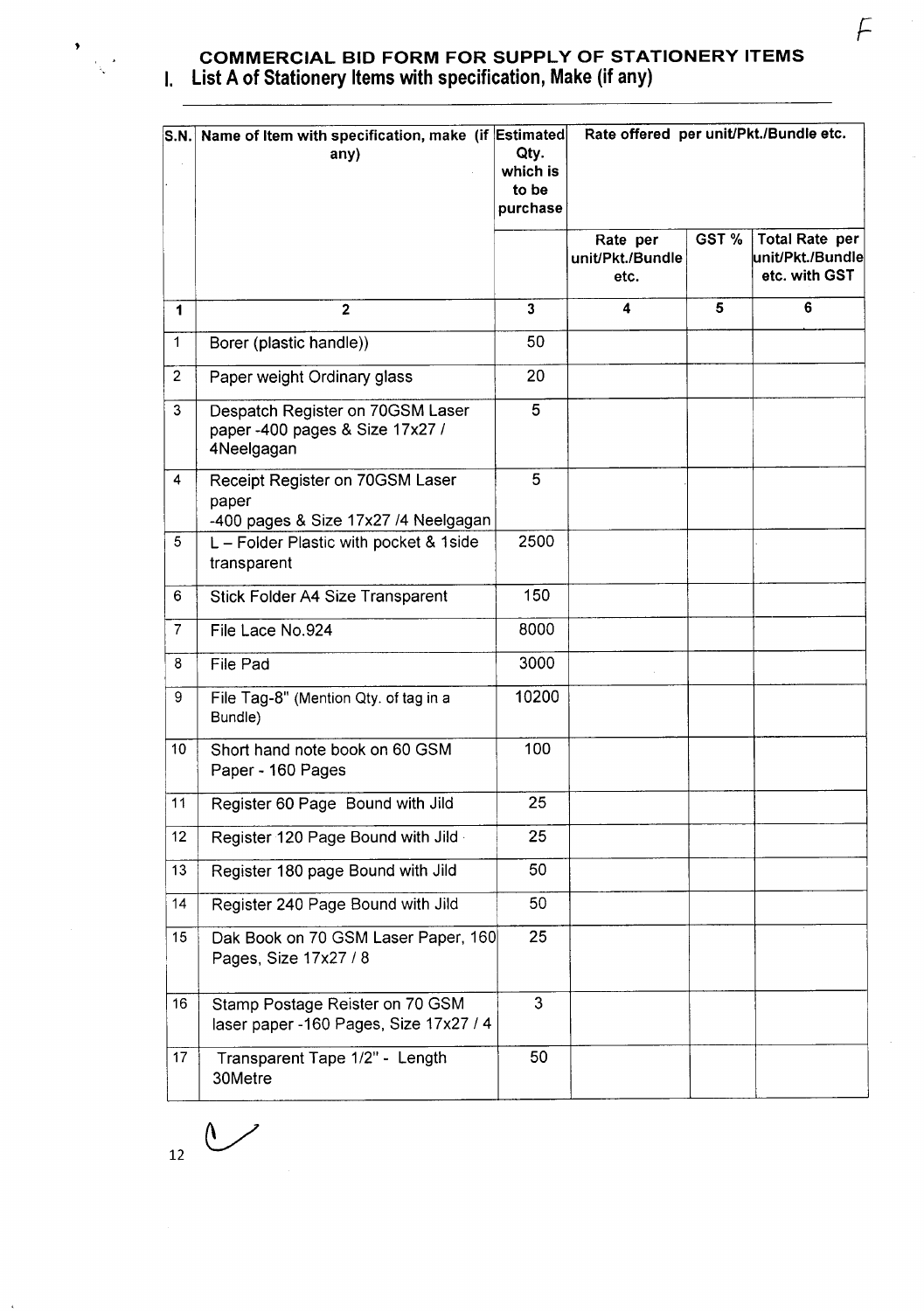| 18 | Transparent Tape 1" - Length 30Metre                        | 50  |  |  |
|----|-------------------------------------------------------------|-----|--|--|
| 19 | Transparent Tape 2" - Length 30Metre                        | 50  |  |  |
| 20 | Sanganeri Cloth hand made folder with<br>pockets, Lock etc. | 700 |  |  |

**Note: Each page of this list must be signed by bidder alongwith seal & submitted in separate envelope.**

**Place & Date Seal & Signature of the Bidder**

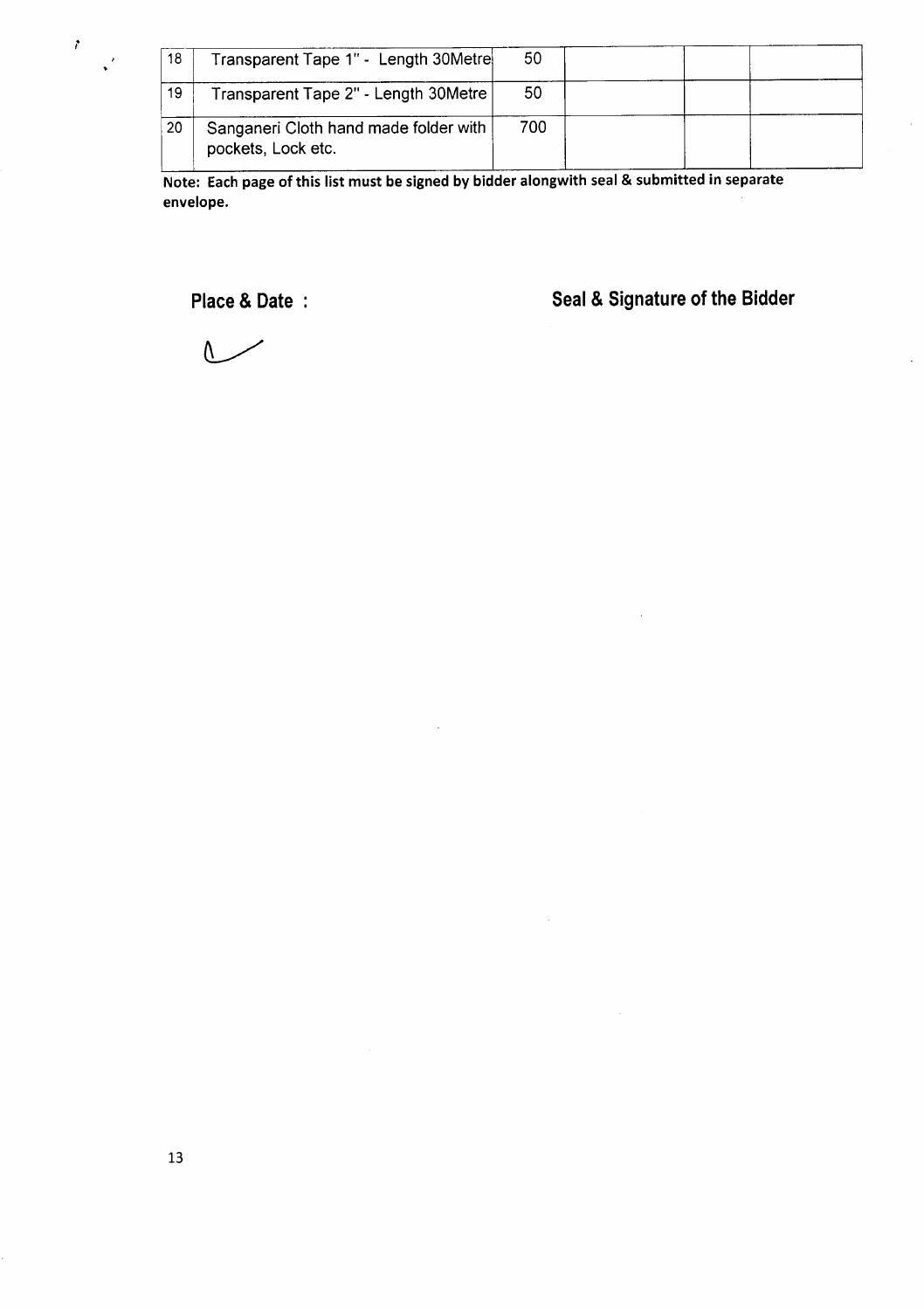## **COMMERCIAL BID FORM FOR SUPPLY OF STATIONERY ITEMS**

II List B of Stationery Items with specification, Make (if any)

| S.N.           | Name of Item with specification, make<br>(ii]                                   |                      | Estimated Rate offered per unit/Pkt./Bundle etc. |      |                               |
|----------------|---------------------------------------------------------------------------------|----------------------|--------------------------------------------------|------|-------------------------------|
|                | any)                                                                            | Qty. which           |                                                  |      |                               |
|                |                                                                                 | is to be<br>purchase |                                                  |      |                               |
|                |                                                                                 |                      |                                                  |      |                               |
|                |                                                                                 |                      | Rate per                                         | GST% | <b>Total Rate</b>             |
|                |                                                                                 |                      | unit/Pkt./Bundle<br>etc.                         |      | per unit/Pkt.<br>/Bundle etc. |
|                |                                                                                 |                      |                                                  |      | with GST                      |
| 1              | $\overline{2}$                                                                  | $\mathbf 3$          | 4                                                | 5    |                               |
| $\mathbf 1$    | Alpin packet (Bell)- Gross weight 100 gm.                                       | 200                  |                                                  |      |                               |
| $\overline{c}$ | Dak Pad-Neelgagan                                                               | 50                   |                                                  |      |                               |
| 3              | U-Pin 26 mm Kores                                                               | .50                  |                                                  |      |                               |
| 4              | Glue Bottle - 150 ml (Camel)                                                    | 50                   |                                                  |      |                               |
| 5              | Glue Bottle - 700 ml (Camel)                                                    | 50                   |                                                  |      |                               |
| 6              | Pencil ordinary (Natraj or camel)                                               | 100                  |                                                  |      |                               |
| $\overline{7}$ | Stamp pad medium size - (Ashoka)<br>110 X 70 mm                                 | 50                   |                                                  |      |                               |
| 8              | Stapler pin pkt.24/6 (Kores/Kangaroo)                                           | 100                  |                                                  |      |                               |
| 9              | Stapler No. 10 (Kores/Kangaroo)                                                 | 100                  |                                                  |      |                               |
| 10             | StaplerPin pkt.No10 (Kores/kangaroo)                                            | 250                  |                                                  |      |                               |
| 11             | Scale Plastic 1 feet (Camel or Natraj)                                          | 20                   |                                                  |      |                               |
| 12             | Whitener Pen (Kores/Camlin)                                                     | 150                  |                                                  |      |                               |
| 13             | Photo State Paper Ream A-4- 210 X<br>297MM/75 GSM (TNPLor JK or Xerox Meal      | 1000                 |                                                  |      |                               |
| 14             | pack)                                                                           |                      |                                                  |      |                               |
|                | Photo State paper Ream FS 215 X 342<br>MM/75 GSM(TNPL or JK or Xerox meal Pack) | 100                  |                                                  |      |                               |
| 15             | Spiral NoteBook (NeelgaganNo66)                                                 | 200                  |                                                  |      |                               |
| 16             | Page marker - self sticky (Tri colour) - 3                                      |                      |                                                  |      |                               |
|                | pads of 25 एम एम X 75 एम एम- Make-                                              | 200                  |                                                  |      |                               |
| 17             | Corporate / Desmat<br>Sticky note (Plain yellow in diff. size)                  |                      |                                                  |      |                               |
|                | 2"X3" & 3"X4"                                                                   | $50 - 50$<br>each    |                                                  |      |                               |
| 18             | CD & CD RW with Jewel case                                                      | 300                  |                                                  |      |                               |
|                | (Sony/Hp/Moserbear/Frontech)                                                    | 50 RW                |                                                  |      |                               |
| 19             | Toner Cartridge Laser PrinterHP12A                                              | 5                    |                                                  |      |                               |
| 20             | Glue Stik (Fevistik / 3M) - 15 g                                                | 100                  |                                                  |      |                               |

 $\overline{\phantom{a}}$ 

 $\bar{\mathcal{L}}$ 

 $\hat{\mathcal{A}}$ 

 $\bar{t}$ 

 $\frac{1}{2}$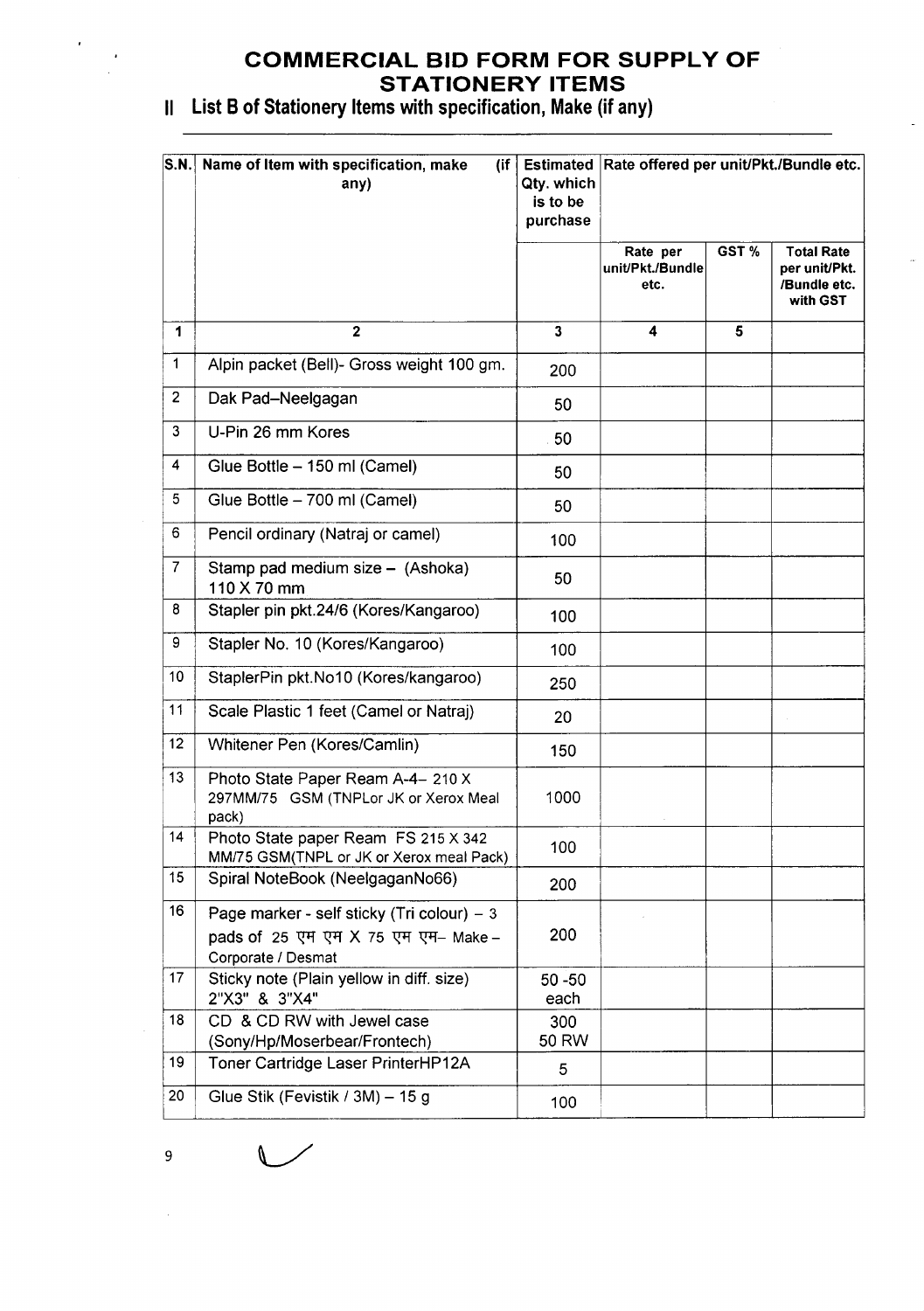| 21 | Cutter (Natraj)                                                | 20                                |  |  |
|----|----------------------------------------------------------------|-----------------------------------|--|--|
| 22 | DVD &DVD RW with Jewel case                                    | 300                               |  |  |
|    | (Sony/samsung/Hp/Moserbear/Frontech)                           | 50 RW                             |  |  |
| 23 | Ball Pen Reynold 045, Goldex Klassy                            | 500                               |  |  |
|    | <b>Cello Butterflow</b>                                        | 500                               |  |  |
| 24 | Luxor Hitechpoint Pen V5 / V7                                  | 300                               |  |  |
| 25 | Highlighter pen-(Fabercastle/                                  |                                   |  |  |
|    | Luxor/camlin)                                                  | 100                               |  |  |
| 26 | Toner Cartridge Laser Printer Samsung<br>2876ND-116L           | 3                                 |  |  |
| 27 | Cartridge for Cannon 5980dw mfd -<br>319No.                    | $\overline{2}$                    |  |  |
| 28 | Cartridge for KX-MB1530 MFD -<br>Panasonic FAT410              | 4                                 |  |  |
| 29 | CartridgeLBP3300NCannon Printer<br>Cannon 308                  | 10                                |  |  |
| 30 | Cartridge HP 88A                                               | 8                                 |  |  |
| 31 | Cartridge HP 55A                                               | 4                                 |  |  |
| 32 | Cartridge RICOH MFD 3410-SP3400HS-<br>Cod406517                | 6                                 |  |  |
| 33 | Cartridge for Hp Laser Printer 1606dn -<br><b>Hp 78A</b>       | 20                                |  |  |
| 34 | Pen Drive( 16GB/32GB)- Make                                    | 50                                |  |  |
|    | Transcend / Kingston / Sandisk /Sony /hp                       |                                   |  |  |
| 35 | pencil cell (Novino Gold)                                      | 100                               |  |  |
| 36 | CD Marker pen (Luxor/Reynold/Camlin)                           | 24                                |  |  |
| 37 | White Board Marker pen                                         | 36                                |  |  |
| 38 | (Luxor/Reynold/Camlin)<br>Cartridge Laser Printer hp 425dn-80A |                                   |  |  |
|    |                                                                | 10                                |  |  |
| 39 | Cartridge Laser Printer Ricoh 310 dn<br>Code 407251            | 10 <sub>1</sub>                   |  |  |
| 40 | Stapler hp - 45 Kangaroo                                       | 6                                 |  |  |
| 41 | Pager Cell AAA (Novino gold)                                   | 100                               |  |  |
| 42 | Calculator - 12 digit (Citizen & Casio)                        | 30                                |  |  |
| 43 | Optical Scroll mouse (i-ball / Logitech)                       | 15                                |  |  |
| 44 | Computer Key board PS2 & USB (i-ball /<br>Logitech)            | 10 <sup>1</sup>                   |  |  |
| 45 | Toner for hp deskjet 254 colour printer<br>टोनर कार्टेज 202ए   | 4 Set<br>$(1$ Set=4<br>Cartridge) |  |  |
| 46 | Toner for hp MFP M227Fdn - 30A                                 | 15                                |  |  |
| 47 | Toner for hp MFD 3035 - 51A                                    | 04                                |  |  |

 $\sim$ 

 $\hat{\mathcal{A}}$ 

 $\bar{\mathcal{A}}$ 

 $\overline{\phantom{a}}$ 

 $\diagup$ 

 $\sigma$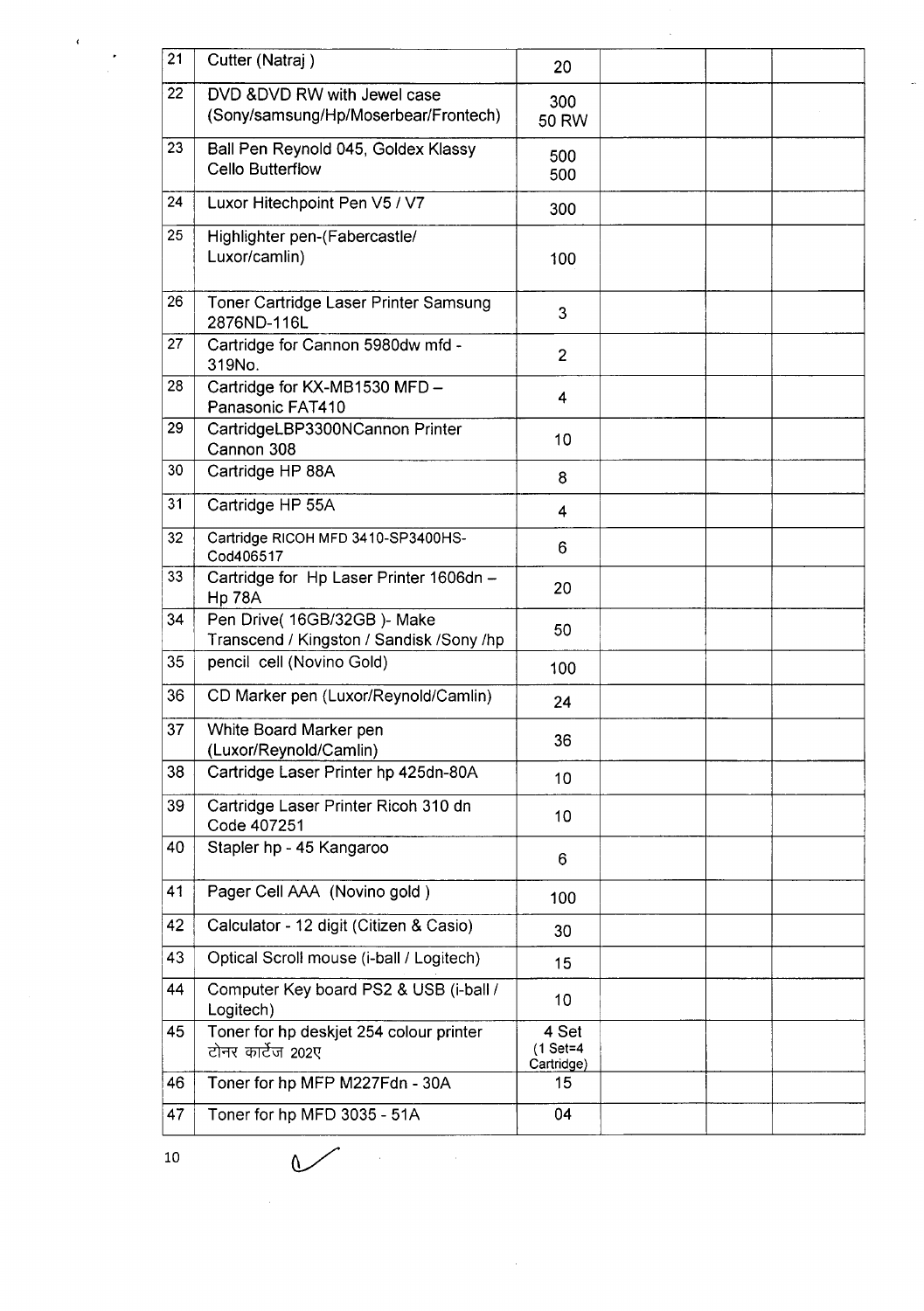| 48 | Toner for Cannon Laser printer 337 Starter                                                                                                     | 8                                                 |  |  |
|----|------------------------------------------------------------------------------------------------------------------------------------------------|---------------------------------------------------|--|--|
| 49 | Codeless Keyboard & Mouse Make-Circle                                                                                                          | 6 each                                            |  |  |
| 50 | <b>External Hard disk</b><br>(Seagate/Maxtor/omega)                                                                                            | $6(1)$ TB)                                        |  |  |
| 51 | Mosquito Repellent machine with liquid<br>bottle - Allout /mortein/ goodknight (cost of<br>liquid bottle should be mention separately<br>also) | 20<br>combopa<br>ck & 40<br>only liquid<br>bottle |  |  |
| 52 | Uniball Impact 1.0 Pen                                                                                                                         | 100                                               |  |  |
| 53 | V5 Pilot Hytech Point Pen                                                                                                                      | 100                                               |  |  |
| 54 | Parker Pen                                                                                                                                     | 50                                                |  |  |
| 55 | ADD Gel Pen                                                                                                                                    | 50                                                |  |  |
| 56 | <b>Punching Machine</b>                                                                                                                        | 10                                                |  |  |
| 57 | Paper Clip/Binder Clip                                                                                                                         | 100                                               |  |  |
| 58 | Dustbin                                                                                                                                        | 50                                                |  |  |
| 59 | Clear Bag (One Button)                                                                                                                         | 50                                                |  |  |
| 60 | Electric Bell/Cordless Bell                                                                                                                    | 8 each                                            |  |  |
| 61 | <b>Table Glass</b><br>(8mm=10 Nos., 10mm=10<br>Nos, 12mm=10Nos)                                                                                | 30                                                |  |  |
| 62 | <b>Water Glass</b>                                                                                                                             | 50                                                |  |  |

Note: Each page of this list must be signed by bidder alongwith seal & submitted in separate envelope.

 $\lambda_{\rm B}$ 

# **Place & Date : Seal & Signature of the Bidder**

 $\mathcal{N}$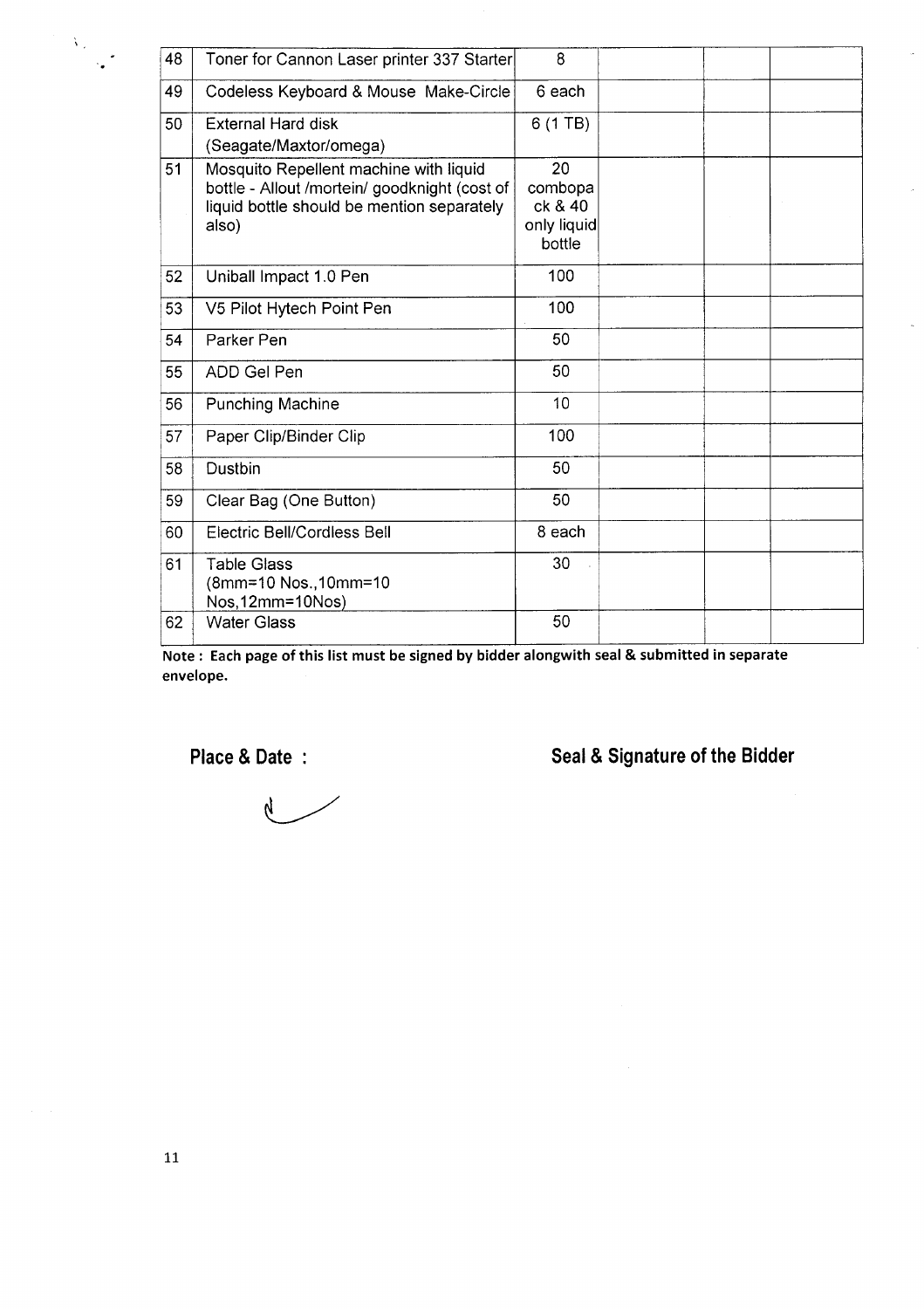#### **GOVERNMENT OF RAJASTHAN**

#### **(ELECTION DEPARTMENT)**

## **TERMS & CONDITIONS FOR TENDER NOTICE FOR SUPPLY OF STATIONERY ITEMS UNDER RATE CONTRACT**

## **Note: Bidders should read these conditions carefully and comply strictly while sending their bid.**

### **Condition No. - 1**

- Bid will be inviting into 2 part i.e. General cum Technical bid & Commercial bid.
- II. Commercial bid itself having 2 parts. Bidder should submit General cum Technical bid & Commercial bid having 2 part i.e. List A & List B in 3 separate sealed envelopes on which bidder should write name & address of the firm. These 3 separate envelopes should be kept in one big separate envelope.
- III. Sample of each Item mention in List A (which is a enclosure of General Cum Technical Bid }must be enclosed by the bidder in a separate envelope without which Commercial bid of List A Items of the bidder will not be open.
- IV. Sample of Items mention in List B are not required.
- V. Commercial bid of qualifier bidder (bidder qualified in General cum technical bid) shall be open. Bid Security declaration, GST return (upto 31st March, 2021) & Other enclosure (List A & List B of stationery Items, Terms & Conditions for tender. Check list etc.) except Commercial Bid in two parts must be attach with General cum Technical Bid.

**Condition NO.2·** (I) Any Change in the constitution of the firm, etc., shall be notified forth with by the supplier in writing to the purchase officer and such change shall not relieve any former member of the firm, etc., from any liability under the contract.

(II) No new partner / partners shall be accepted in the firm by the supplier in respect of the rate contract unless he/they agree to abide by all its terms, conditions and deposit with the purchase officer a written agreement to this effect. The supplier receipt for acknowledgement or that of any partners subsequently accepted as above shall bind all of them and will be sufficient discharge for any of the purpose of the contract.

**Contract** No.3· GSTIN Registration Certificate: - No Bidders who is not registered under GST Act Prevalent in the state where his business is located shall tender. The GSTIN Registration no. should be quoted and a GST clearance/ return copy of quarter ending up to 31 March, 2021 from the commercial Taxes officer of the Circle concerned shall be submitted without which commercial bid of the bidder will not be open.

**Condition No.4 -** Bid form shall be filled in ink or typed. No Bid filled in pencil shall be considered.The Bidder shall sign the Bid form at each page and at the end in token of acceptance of all the terms and conditions of the tender.

**Condition No.5·** Rate shall be written both in words and figures. There should not be errors and lor over-writings. Corrections if any should be made clearly and initiated with dates.

**Condition No.6·** (I)AII rates quoted must be FOR JAIPUR and should include all incidental charges. In case of local supplies the rates should include all taxes, etc., and no cartage or transportation charges will be paid by the department and delivery of stationery items shall be given at the office/Store premises of the Chief E!ectoral Officer, Rajasthan, Jaipur.

(II) The rates quoted by the Bidders will be compare by the department without GST basis & the rate of GST will be paid as per GST rate applicable on the stationery Items.

 $\begin{matrix}15\end{matrix}$ ο₹γ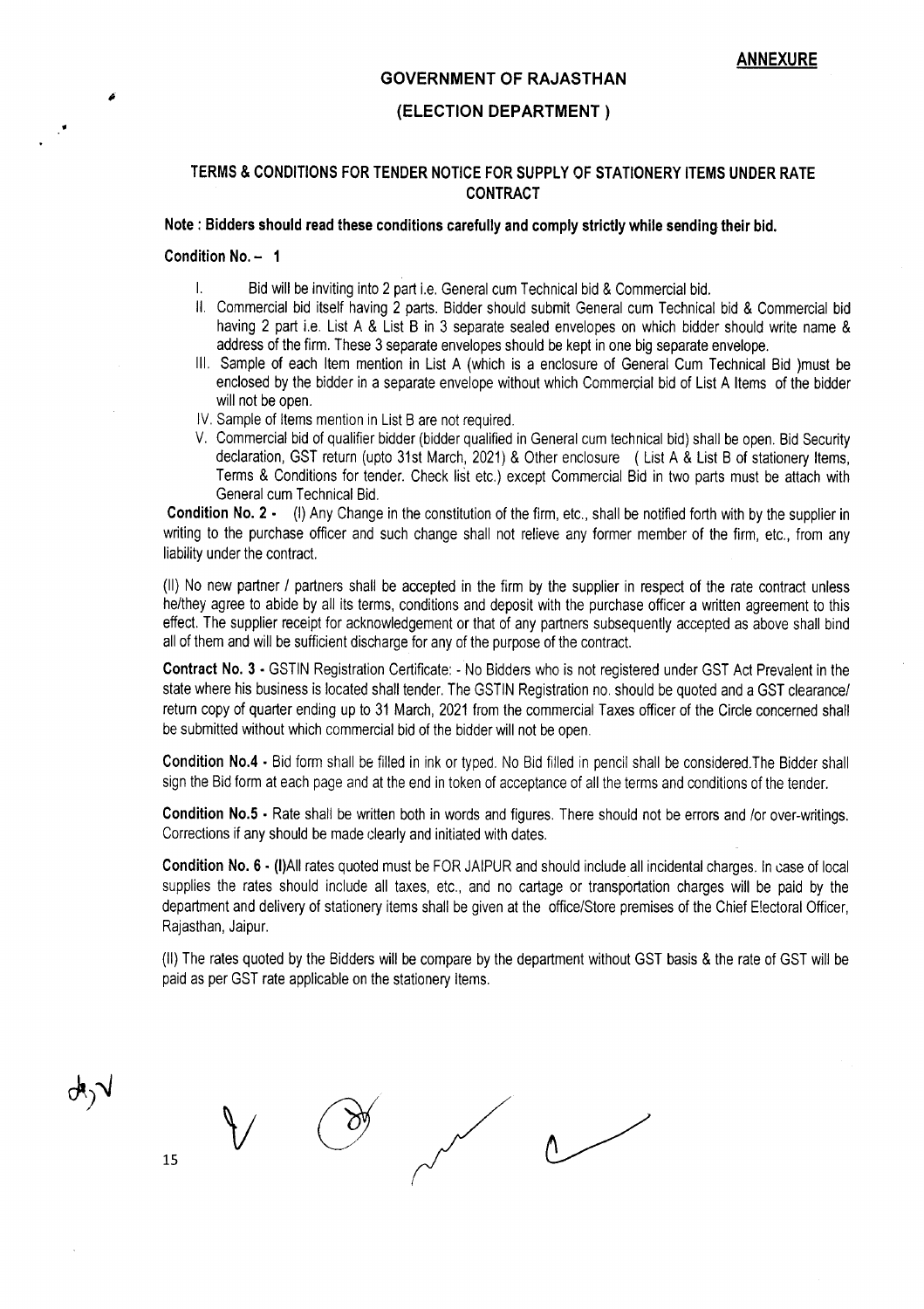#### Condition No.7-

.-

Validity: • (I) The rate quoted shall be valid upto one year from the date of rate contract agreement.

(II) Period of rate contract will be extended as per RTPP rule 2013, accordingly .

(III) The Bidder should not under any circumstance revise his rates already quoted. Any request for an increase in the rates will not be entertained under any circumstance.

Condition No.8· The approved Bidder shall be deemed to have carefully examined the conditions, specifications, size, make and drawings, etc., of the goods to be supplied. If he has any doubts as to the meaning of any portion of these conditions or of the specification, drawing, etc. he shall before signing the contract refer the same to the department and get clariofications.

Condition No.9· The Bidder shall not assign or sub-let hbis contract or any substantial part thereof to any other agency.

Condition No. 10· Specifications :- (I) All stationary items supplied shall strictly confirm to the specifications, make mentioned in tender document & supply order as per rate contract.

(II) Rejection» If Stationary items mentioned above arte not as per specification/make mentioned in Bid document shall be rejected and it have to be replaced by the approved Bidder at his own cost immediately without any delay as directed by Chief Electoral Officer, Rajasthan, Jaipur, otherwise the tenderer shall pay such damage as may arise by reason of the breach of the condition herein contained. Nothing herein contained shall prejudice any other right of the Chief Electoral officer in that behalf under this contract or otherwise.

(III) All supply in course of execution or executed in pursuance of the contract shall at all times be open for the inspection and supervision of the Chief Electoral officer and his subordinates.

Condition No. 11 • The approved Bidder shall furnish complete address/Telephone Numbers together with name & address of the person who is to be contacted for the supply.

Condition No. 12 - Samples;- Sample of all items must be enclosed with this List A of stationary items. Items mentioned in List A, No.3, 4 & 6,11 to 14 & 17 to 19 only one sample is required, which will properly packed & enclosed with in separate envelope. Such Sample will be received in the office alongwith tender document. A receipt will be given for samples by the officer receiving the samples. Samples if sent by train, etc., should be dispatched freight paid and the R/R or G.R should be sent under a separate registered cover. If samples of few items are not enclosed by the bidder of items mentioned in List A then commercial bid of List A items will be opened or will not be opened decision taken by the department in this regard will be final. However, the rates of Items mentioned in List A will be finalize by the department after approval of sample.

Condition No. 13· Each sample shall be marked suitable either by written on the sample or on a slip of durable paper securely fastened to the sample, the name of the tenderer and serial number of the item, of which it is a sample in the schedule.

Condition No. 14· Approved Samples would be retained in the department. Department shall not be responsible for any damange, wear and tear or loss during the period these samples retained.

The sample shall be collected by the tenderer on the expiry of stipulated period. The Government shall in no way make arrangements to return the samples. The Samples uncollected within 9 months after expiry of rate contract shall be forfeited by the Government and no claim for their cost, etc., shall be entertained.

Condition No. 15 • Samples not approved shall be collected by the unsuccessful tenderer. The department will not be responsible for any damage, wear and tear or loss during the period these samples retained. The uncollected samples shall be forfeited if not claimed within a month and no claim for their cost, etc., shall be entertained.

Condition No. 16 • Supplies when received shall be subject to inspection to ensure whether they confirm to the specifications, make or with the approved samples.

Condition No. 17 - The tenderer shall be responsible for the proper packing so as to avoid damage under normal 16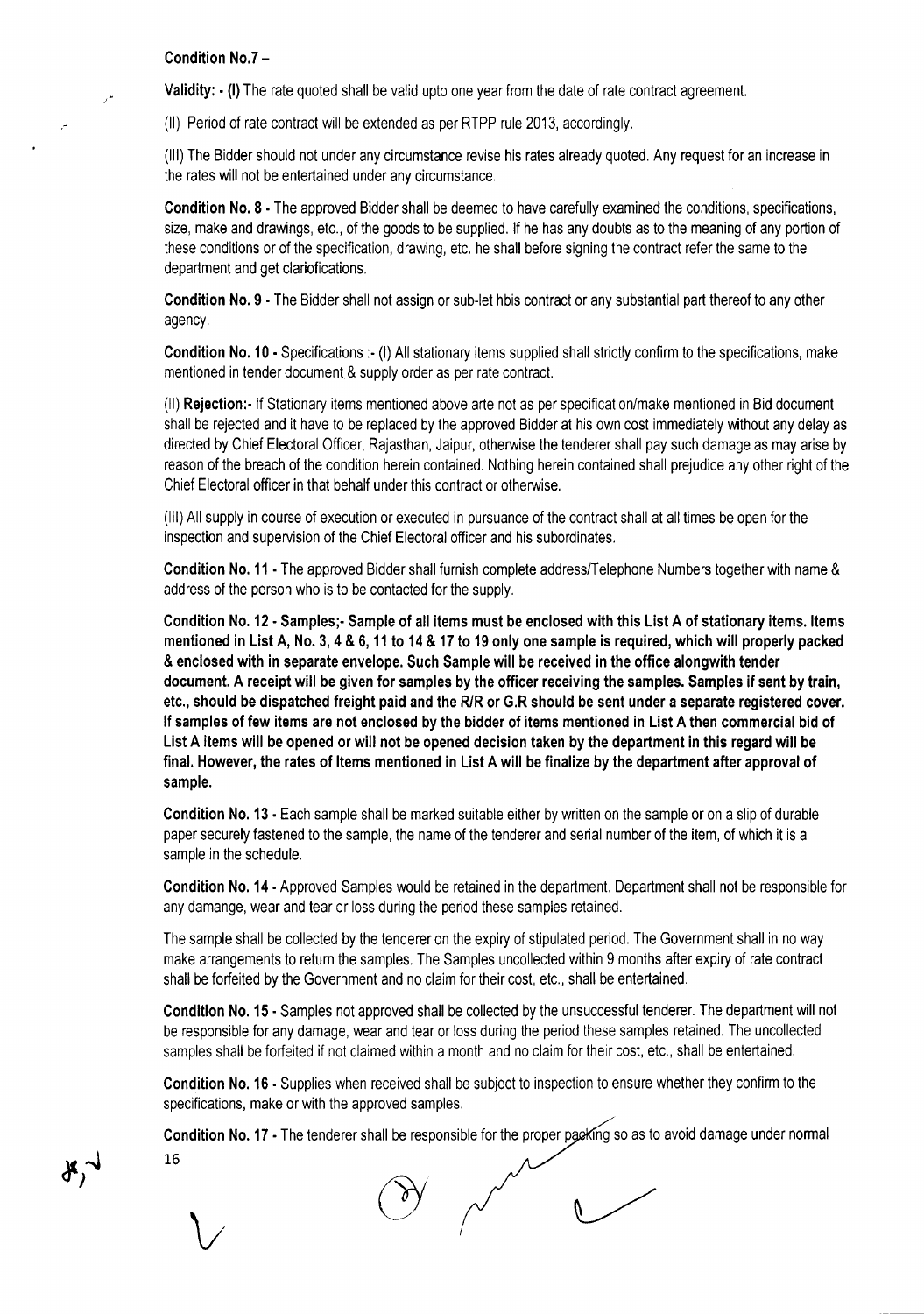conditions of transport by sea, rail, and road or air and delivery of the material in good condition to the consignee at destination. in the event of any loss, damage, breakage or leakage or any shortage the tenderer shall be liable to make good such loss and shortage found at the checking/ inspection of the materials by the consignee. No extra cost on such account shall be admissible.

Condition No. 18 - The rate contract for the supply, can be repudiated at any time by the Chief Electoral officer, if the supplies are not made to his satisfaction after giving an opportunity to the Bidder of being heard and recording of the reasons for repudiation.

Condition No. 19 - Direct or indirect canvassing on the part of the Bidder or his representative will be disqualification.

Condition No. 20 - Delivery period:- (I) The approved Bidder whose tender is accepted supply the order itmes within 7 working days time from the date of issue of supply order when required by department.

If the orders are placed in excess of the quantities shown in the tender document the tenderer shall be bound to meet the required supply. If the tenderer fails to do so department shall be free to arrange for the balance supply by limited tender or otherwise and the extra cost incurred shall be recoverable from the tenderer.

#### Condition No. 21 - Agreement & Performance Guarantee;-

- (I) Successful Bidder (Supplier/rate contractor) will have to execute an rate Contract agreement within a certain period mentioned in order \* performance Guarantee equal to 2.5% of the value of the supply order & for SSI units within 7 days of acceptance of tender in the form of Demand Draft drawn in favour of the Chief Electoral Officer, Rajasthan, Jaipur. The Performance Guarantee will not be accepted in any other form.
- (II) No interest will be paid by the department on the Performance Guarantee.
- (III) The expenses of completing the stamping the rate contract agreement shall be paid by the successful rate contractor.
- (IV) The Performance guarantee so collected shall be refunded to the rate contractor/supplier within one month after expiry of rate contract provided the supply done by the supplier is found to be satisfactory and in good order. Contractor/supplier should submit application alongwith required documents for refund.
- (V) The Central government & Government of Rajasthan undertaking will be exempted from furnishing security deposit.

Condition No. 22 - Financial Turn Over: - Annual trun over of the bidder during the preceding three financial years., should be at least Rs. 35 Lack form the same business. Audited Balance sheet of last 3 Financail years along with CA Certificate with CA's Registration Number/Seal/Turn over Statement/Balance Sheet certified by CA.

## Condition No. - 23

Forfeiture of Performance Guarantee :- The security amount in full or part may be forfeited in the following cases ţ.

- (I) When any terms & conditions of the rate contract breached.
- (II) When tenderer fails to make complete supply satisfactorily ..

(III) Notice of reasonable time will be given in case of forfeiture of security deposit. the decision of the department in this regard shall be final.

17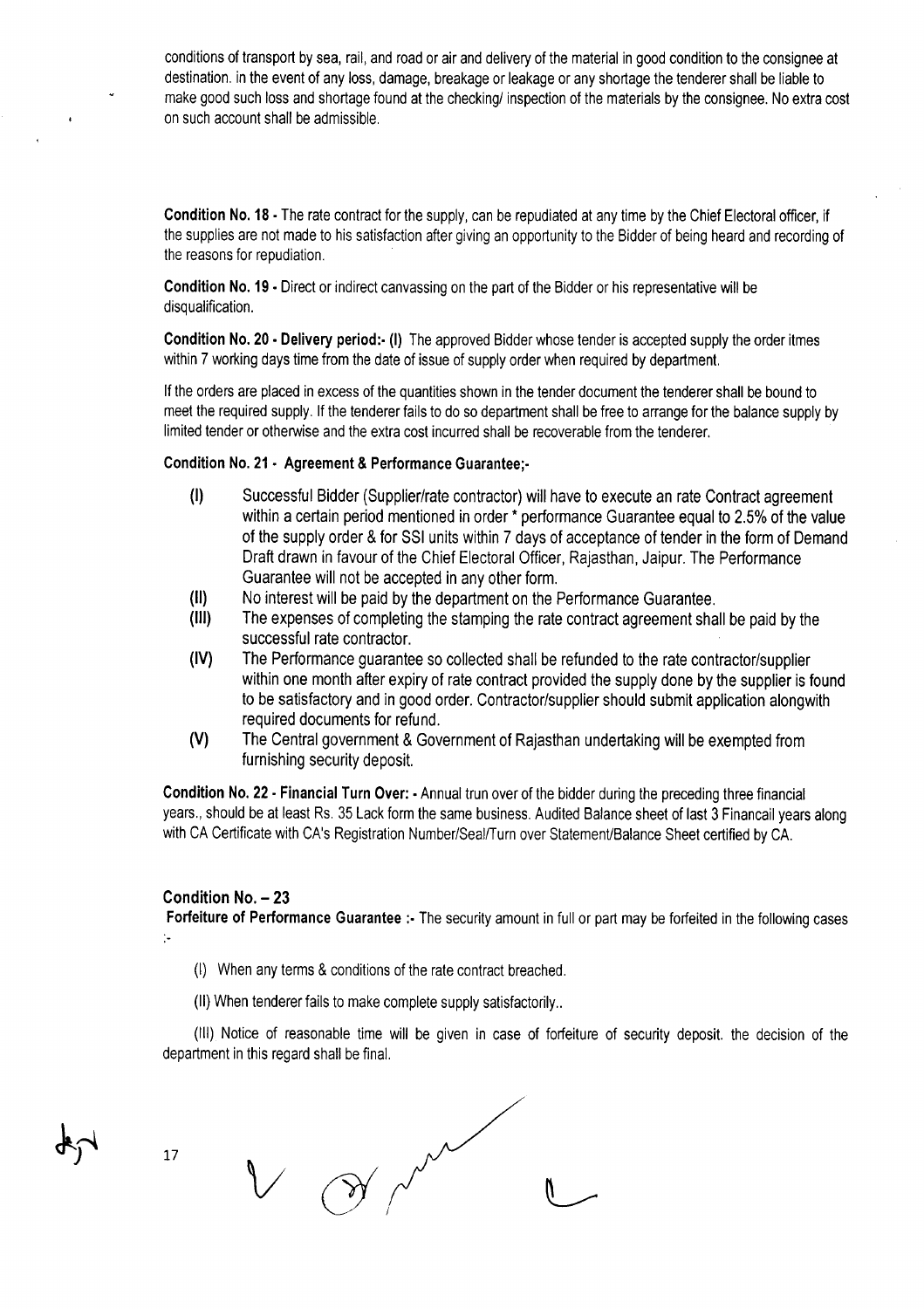#### **Condition No. - 24**

If at any time during the execution of the supply the department shall for any reason whatsoever (other than default on the part of the supplier for which the Chief Electoral Officer is entitled to rescind the contract) desires that the whole or any part of the supply specified in the Bid should be suspended for any period or that the whole or part of the supply, should not be carried out at all, he shall give to the supplier a notice in writing to that effect and upon the receipt of such notice the supplier shall forthwith suspend or stop the supply wholly or in part as required thereon.

#### **Condition No. - 25**

(I) Advance payment will not be made.

(II) Unless otherwise agreed between the parties payment for the delivery of goods/articles will be made on verification of goods according to supply order & submission on bill in proper form by the supplier to the Chief Electoral Officer, Rajasthan, Jaipur in accordance with GF&AR all remittance charges will be born by the supplier.

(III) Payment to supplier shall be made through ECS to the banker nominated by the supplier on receipt of the material.

**Condition No. - 26 - (I)** The entire supply shall have to be carried out as per the instructions issued by the Chief Electoral Officer; Rajasthan, Jaipur from time to time and his decision shall be final and binding in respect of all points of doubt.

(II) The time specified for delivery in the tender form shall be deemed to be the essence of the rate contract and the approved Bidder shall arrange supplies within the period on receipt of the firm order from the department.

**Condition No. - 27 - Recoveries: .** Recoveries of liquidated damages, short supply, breakage, rejected articles shall ordinary be made from bills. Amount may also be withheld to the extent of short supply, breakages, rejected articles and in case of failure in satisfactory replacement by the supplier alongwith amount of liquidated damages shall be recovered from this dues and Performance Guarantee available with the department. In case recovery is not possible recourse will be taken under Rajasthan PDR Act or any other law in force.

**Condition No. - 28 -** If a Bidder imposes conditions which are in addition to or in conflictwith the conditions mentioned herein, his tender is liable to summary rejection. In any case none of such conditions will be deemed to have been accepted unless specifically mentioned in the letter of acceptance of tender issued by the department.

**Condition No. - 29 -** The department reserves the right to accept any Bidder not necessarily the lowest, reject any tender without assigning any reasons and accept tender for all or anyone or more of the articles for which Bidder has been given or distribute items of stores to more than one firm/ supplier.

#### **Condition No. - 30**

If any dispute arise out of the contract with regard to the interpretation, meaning and breach of the terms of the contract, the matter shall be referred to by the parties to the Head of the Department who will appoint his senior most dputy as the Sole Abitrator of the dispute who will not be related to this contract and whose decision shall be final.

## **Condition No. - 31 COMPLIANCE WITH THE CODE OF INTEGRITY AND No. CONFLICT OF INTEREST ANY PERSON PARTICIPATING IN A PROCUREMENT PROCESS SHALL -**

- (a) Note offer any bribe, reward or gift or nay material benefit either directly or indirectly in exchange for an unfair advantage in procuremrnt process or to otherwise infuence the procurement process;
- (b) Not misrepresent or omit that misleads or attampts to mislead so as to obtain a financial or other benefit or avoid an obligation;

ぷい

18

Or man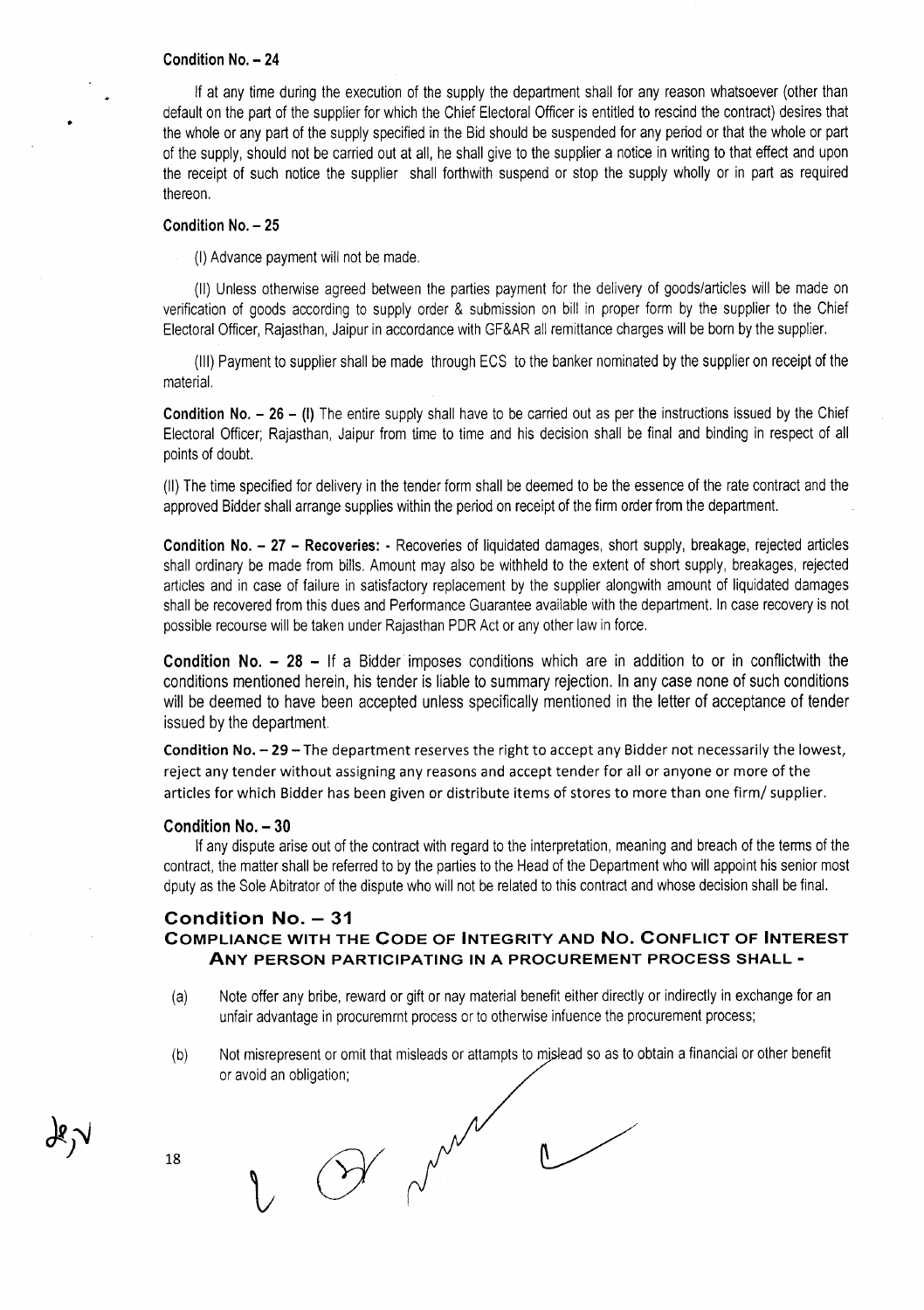- (c) Not indulge in any collusion, Bid rigging or anti-competitive bhavior to impair the transparency, faimess and progress of the procurement process;.
- (d) Not misuse any information shared between the procuring Entity and the Bidders with an intent to gain unfair advantage in the procurement process;
- (e) Not indulge in any coercion including impairing or harming or threatening to do the same, directly or indirectly, to any party or to its property to influence the procurement process;
- (f) Not obstruct ayn investigation or audit of a procurement process;
- (g) Disclose conflict of interest, if any; and
- (h) Disclose any previous transgressions with any Entity in India or any other country during the last three years or any debarment by any other procureing entity.

### **CONFLICT OF INTEREST:-**

The Bidder participating in a bidding process must not have a Conflict of Interest.

- A Conflict of Interest is considered to be a situation in which a party has interests that could improperly influence that party's performance of official duties or responsibilities, contractural obligations, or compliance with applicable laws and regulations.
	- A Bidder may be considered to be in Conflict of Interst with one or more parties in a bidding  $\mathbf{i}$ process if, including but not limited to:
		- a. Have controlling partners/ shareholders in common; or
		- b. receive or have received any direct or indirect subsidy from any of them; or
		- c. Have the same legal representative for purposes of the Bid; or
		- d. Have a relationship with each other, dirctrly or through common third parties, that puts them in a position to have access to information about or influence on the Bid of another Bidder, or influence the decisions of the Procuring Entity regarding the bidding process; or
		- e. The Bidder participates in more that one Bid in a bidding process Participation by a Bidder in more that one Bid will result in the disqualification of all Bids in Which the Bidder is involved. However, this does not limit the inclusion of the same subcontractor, not otherwise participating as a Bidder, in more that one Bid; or
		- f. The Bidder or any of its affiliates participated as a consultant in the preparation of the design or technical specifications of the Goods, Works or Services that are the subject of the Bid; or
		- g. Bidder or any of its affiliates has been hired (or is proposed to be hired) by the Procuring Entity as engineer-in-charge / consultant for the contract.
		- h. The Bidder has submitted a decalration as per Annexure.

De pour

19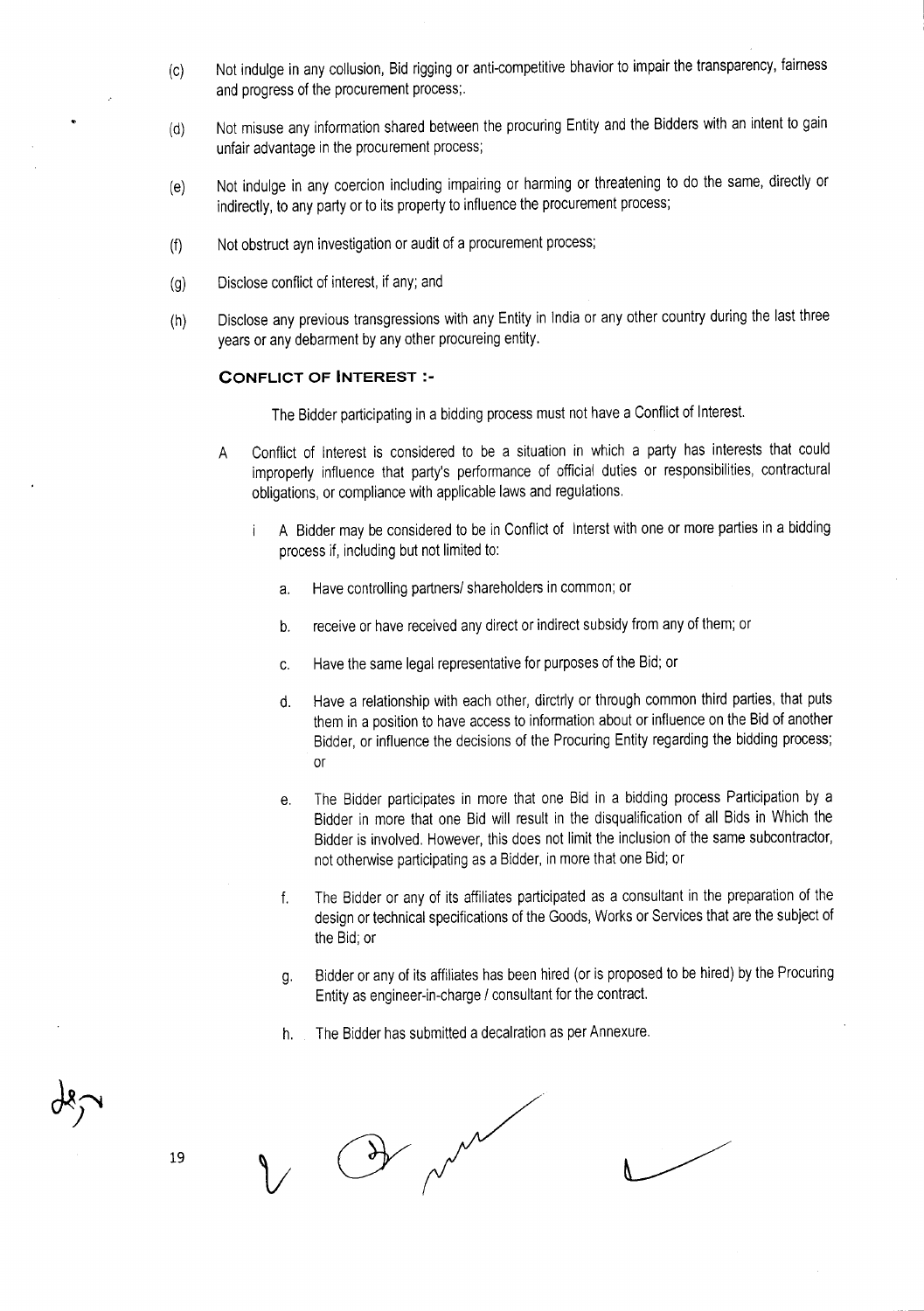X

## **GREVANCE REDRESSAL DURING PROCUREMENT PROCESS**

| The designation and address of the  | <b>Chief Electoral officer</b> |
|-------------------------------------|--------------------------------|
| <b>First Appellate Authority is</b> | Rajasthn, Jaipur               |
| The designation and address of the  | Finance department             |
| Second Appellate Authority is       | Government of Rajasthan        |

(1) FILLING AN APPEAL

If any Bidder or prospective bidder is aggrieved that any decision, action or omssion of the Procuring Entity is in contravention to the provisions of the Act or the Rules or the Guidelines issued thereunder, he may file an appeal to First Appellate Authority, as specified in the Bidding Document within a period of ten days from the date of such decision or action, omission, as the case may be clearly giving the specific ground or grounds on which he feels aggrieved:

Proviced that after the declaration of a Bidder as successful the appeal may be filed only by a Bidder who has participated in procerement proceedings:

Provided further that in case a Procuring Entity Evaluates the Technical Bids before the opening of the Financial Bids, an appeal related to the matter of Financial Bids may be filed only by a Bidder whose Technical Bid is found to be acceptable.

- (2) The officer to whom an appeal is filed under para (1) shall deal with the appeal as expeditiously as possible and shall endeavour to dispose it of within thirty days from the date fo the appeal.
- (3) If the officer designated under para (1) fails to dispose of the appeal filed within the period specified in para (2), or if the Bidder or prospective bidder or the Procuring Entity is aggriveved by the order passed by the First Appealate Authority, the Bidder or prospective bidder or the Procuring Entity, as the case may be, may file a second appeal to Second Appellate speified in the Bidding Document in this behalf within fifteen days from the expiry of the period specified in para (2) or of the date of receipt of the order passed by the First Appellate Authority, as thye case may be.

### (4) ApPEAL NOTTO LIE IN CERTAINCASES

No appeal shall lie against any decision of the Procuring Entity relating to the following matters, namely:-

- (a) Determination of need of procurement;
- (b) Provisions limiting participation of Bidders in the Bid process;
- (c) The decision of whether or not to enter into negotiations;
- (d) Cancellation of a procurement process;
- (e) applicability of the provisions of confindentiality

Or me

 $\mathcal{K}$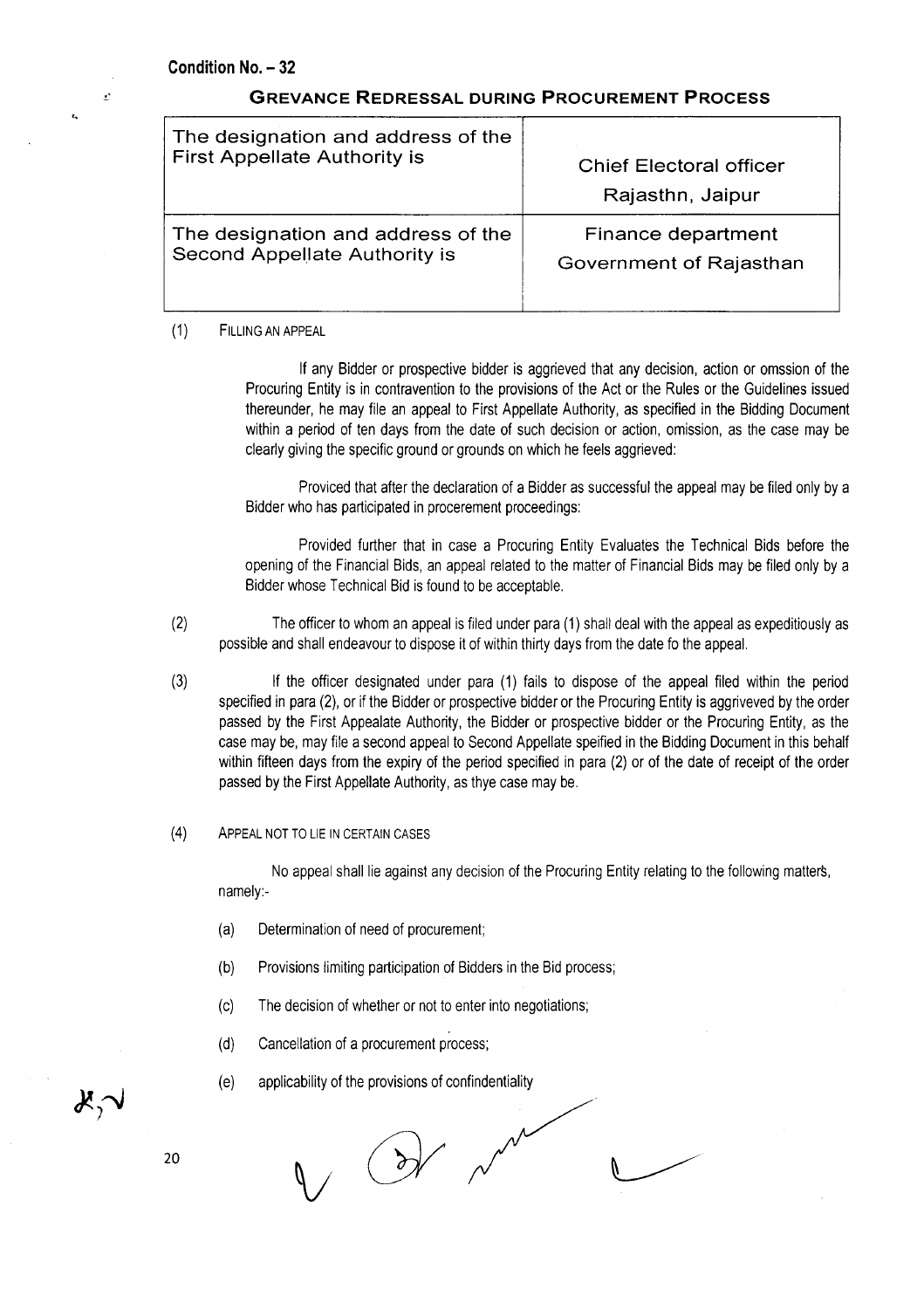- (5) FORM OF ApPEAL
	- (a) An appal under para (1) or (3) above shall be in the annexed Form along with as many copies as there are respondents in the appeal.
	- (b) Every appeal shall be accompanied by an order appealed against, if any affidavit verifying the facts stated in the appeal and proof of payment of fee.
	- (c) Every appeal may be presented to First Appellate Authority or Second Appellate Authority, as the case may be, in person or through registered post or authorised representative.
- (6) FEE FOR FILINGAPPEAL
	- (a) Fee for first appeal shall be rupees two thousand five hundred and for second appeal shall be rupees ten thousand, which shall be non-refundable.
	- (b) The fee shall be paid in the form of Bank Demand Draft or Banker's Cheque of a Scheduled Bank in India payable in the name of Appellate Authority concerned.
- (7) PROCEDURE FOR DISPOSALOF APPEAL
	- (a) The First Appellate Authority or Second Appellate Authority, as the case may be, upon filing of appeal, shall issue notice accompanied by copy of appeal, affidavit and document, if any, to the respondents and fix date of hearing.
	- (b) ON the Date fixed for hearing the First Appellate Authority or Second Appellate Authority, as the case may be shal, -
		- (i) Hear all the parties to appeal present before him; and
		- (ii) Peruse of inspect documents, relevant records or copies thereof relating to the matter.
	- (c) After hearing the parties, perusal or inspection of documents and relevant records or copies thereof relating to the matter, the Appellate Authority concerned shall pass an order in writing and provide the copy of order to the parties to appeal fee of cost.
	- (d) The order passed under sub-clause(c) above shall also be placed on the State Public Procurement Portal.
- (8) FORM OF ApPEAL

The format of Appeal is enclosed as per Annexure B.

### **Condition No. - 33 ADDITIONAL CONDITIONSOF CONTRACT**

(1) CORRECTION OF ARTHMETICALERRORS

Provided that a Financial Bid is substantially responsive, the Procuring Entity will correct arthmetical errors during evaluation of Financial Bids on the following basis:

(i) If there is a discrepancy between the unit price and the total price that is obtained by multiplying the unit price and quantity, the unit price shall prevail and the total price shall be corrected, unless in the opinion of the Procuring Entity there is an obvious misplacement of the decimal point in the unit price, in which case the total price as quoted shallqovern and the unit price shall be corrected;

By m  $\bigvee$ 

21